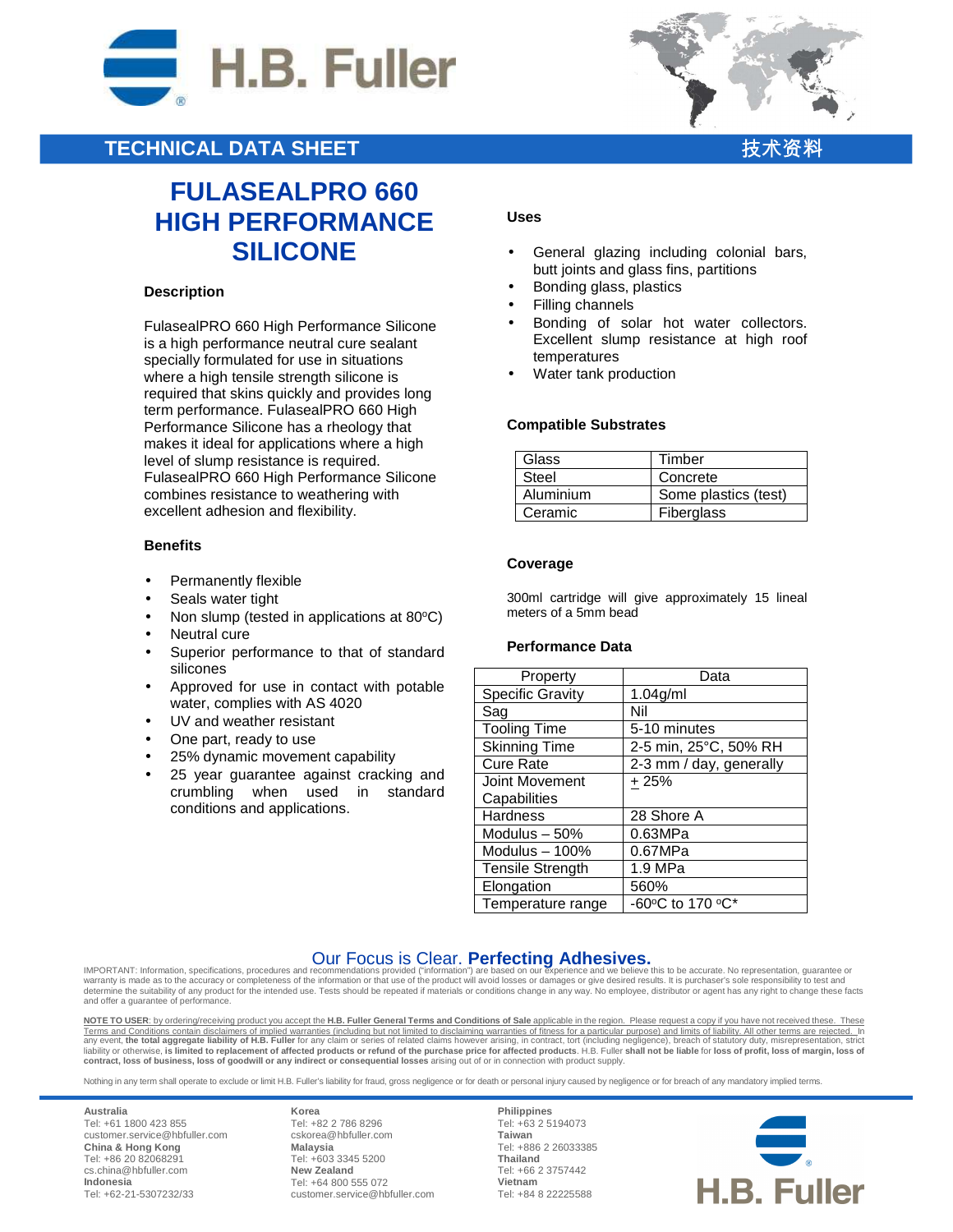

# **TECHNICAL DATA SHEET**

**\***Above stated service temperature is the constant in service temperature. FulasealPRO 660 High Performance Silicone is capable of transient temperatures up to 205°C, though constant exposure to temperatures in excess of 170°C will lead to an increase in the durometer hardness of the sealant and deterioration over time.

#### **Limitations**

- Powder coated metal surfaces may have high wax contents. Ensure that these surfaces are solvent cleaned before applying silicone.
- Not for structural/direct glazing.
- Not for permanent or continuous water immersion.
- Not recommended in situations where movement exceeds  $\pm$  25% of the original joint dimensions.
- Not recommended for use on polycarbonate plastic sheeting.
- Not suitable for use where high abrasion, e.g. foot traffic is expected.
- Not paintable, do not use on freshly painted surfaces.
- Do not use on bituminous surfaces.
- Do not use on materials that bleed oils, plasticisers or solvents as this will affect adhesion.
- Will not cure in absence of atmospheric moisture

### **Surface Preparation**

All surfaces must be clean, dry, sound and free of dust, oil, old sealant or other contamination.

Lightly contaminated surfaces should be wiped with Isopropyl Alcohol (IPA) using the 2-rag wipe method. Apply IPA to a clean lintfree cloth and wipe onto the surface to be cleaned to solubilise and remove the majority

of the contaminant. A clean dry cloth should then be applied to remove remaining contamination and dry the surface. Ensure wet cleaner is not allowed to dry on surface. For more heavily contaminated surfaces or where the IPA does not remove the contaminant, a generic wax and grease remover should be applied using the same 2 rag wipe method. Once this has been completed the surface should be given a final clean with IPA using the 2-rag wipe method to ensure the surface is adequately prepared. Adhesion to metals and some surface finishes can be further improved by light abrasion prior to cleaning with IPA using the 2 rag-wipe method. For glazing applications IPA should be used to clean and prepare the surface. Manufacturers of plastics should be consulted about suitable cleaning solvents. Adhesion to plastics should be pre-tested. Mask either side of joint to produce a neat finish. Use a suitable sized foam backing rod or polyethylene bond breaker tape to prevent three sided joint contact impeding the free and

#### **Product Application**

joint.

Cut seal on top of cartridge. Screw on nozzle and cut to desired bead size. Hold gun at  $45^{\circ}$ angle. Push forward, squeezing trigger to gently fill joint. Within 5 minutes of application tool the sealant, ensure the sealant wets the sides of the joint. If masking tape is used to produce a neat finish, remember to remove the masking tape before the sealant skins. Trim with a knife once cured, if needed

even deformation of the sealant in a cyclic

#### **Painting**

Mask all areas not requiring sealant.

## Our Focus is Clear. **Perfecting Adhesives.**

IMPORTANT: Information, specifications, procedures and recommendations provided ("information") are based on our experience and we believe this to be accurate. No representation, guarantee or<br>warranty is made as to the ac and offer a guarantee of performance.

**NOTE TO USER**: by ordering/receiving product you accept the **H.B. Fuller General Terms and Conditions of Sale** applicable in the region. Please request a copy if you have not received these. These Terms and Conditions contain disclaimers of implied warranties (including but not limited to disclaiming warranties of fitness for a particular purpose) and limits of liability. All other terms are rejected. In<br>any event, **contract, loss of business, loss of goodwill or any indirect or consequential losses** arising out of or in connection with product supply.

Nothing in any term shall operate to exclude or limit H.B. Fuller's liability for fraud, gross negligence or for death or personal injury caused by negligence or for breach of any mandatory implied terms.

**Australia** Tel: +61 1800 423 855 customer.service@hbfuller.com **China & Hong Kong**  Tel: +86 20 82068291 cs.china@hbfuller.com **Indonesia**  Tel: +62-21-5307232/33

**Korea** Tel: +82 2 786 8296 cskorea@hbfuller.com **Malaysia**  Tel: +603 3345 5200 **New Zealand** Tel: +64 800 555 072 customer.service@hbfuller.com

**Philippines** Tel: +63 2 5194073 **Taiwan**  Tel: +886 2 26033385 **Thailand**  Tel: +66 2 3757442 **Vietnam**  Tel: +84 8 22225588